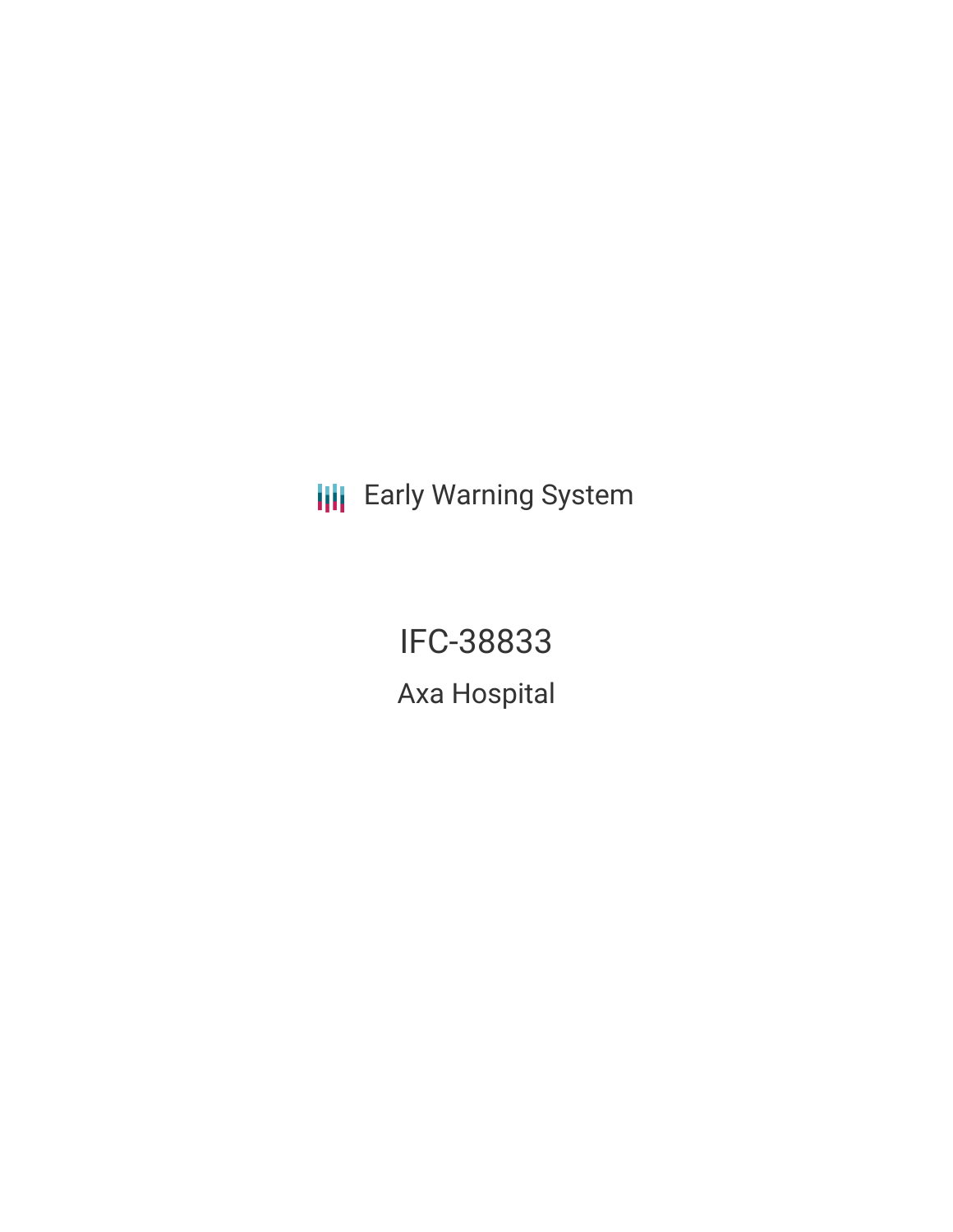

# **Quick Facts**

| <b>Countries</b>              | Nigeria                                 |
|-------------------------------|-----------------------------------------|
| <b>Financial Institutions</b> | International Finance Corporation (IFC) |
| <b>Status</b>                 | Active                                  |
| <b>Bank Risk Rating</b>       | B                                       |
| <b>Voting Date</b>            | 2017-04-30                              |
| <b>Borrower</b>               | AXA HOSPITAL PROJECT                    |
| <b>Sectors</b>                | Education and Health, Infrastructure    |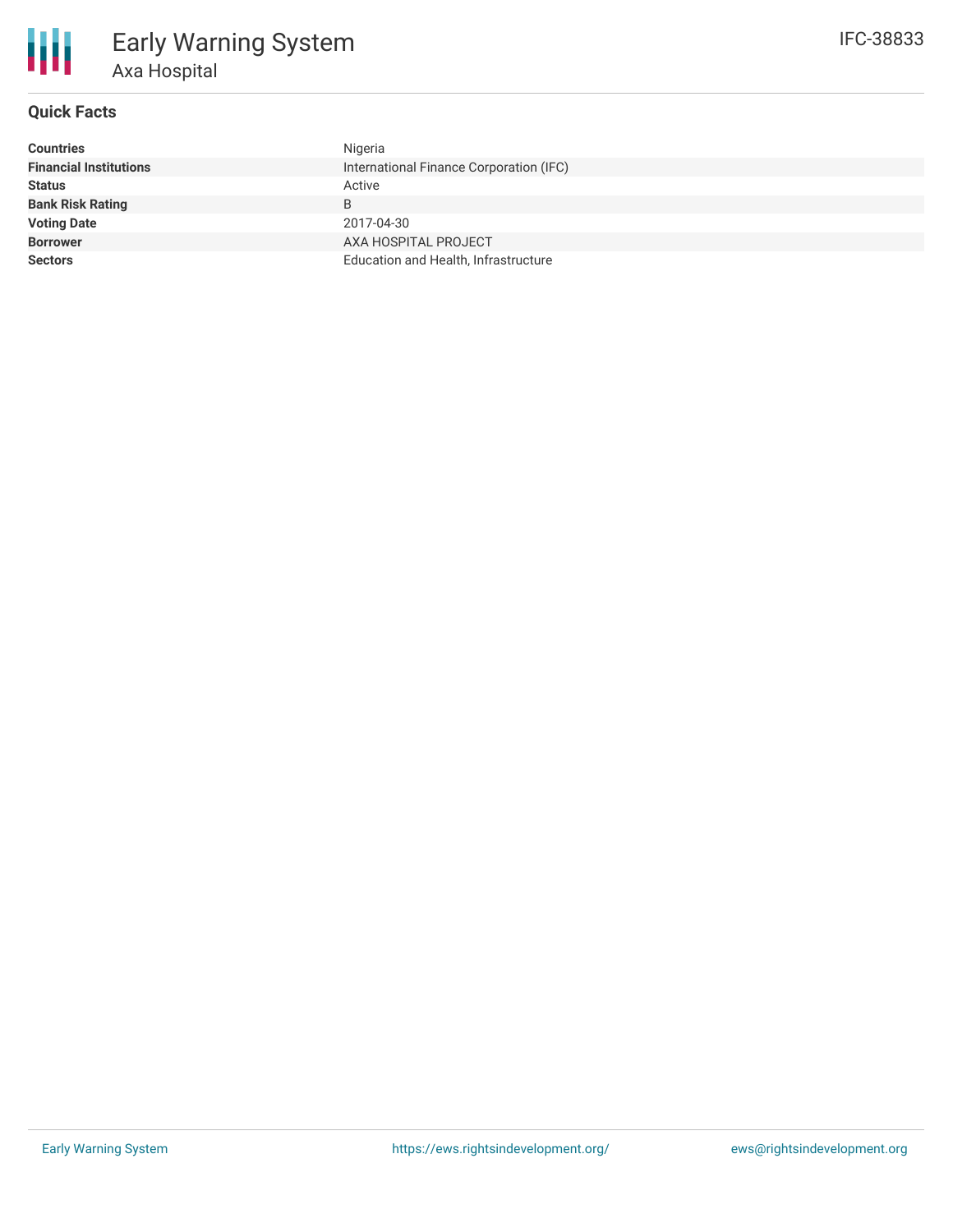## **Project Description**

AXA Mansard Insurance Plc ("AXA Mansard" or the "Sponsor"), is a leading provider of insurance services (including health insurance) in Nigeria and a member of AXA Group, the world's largest insurance group.

The proposed IFC financing is a US\$8.2m equity investment for a 20% equity stake, to support the green-field development, construction and operation of a 150 bed hospital and two clinics; one within the mainland and the other in Lagos Island serving as feeders. Africa Capital Alliance (ACA), a Private Equity fund is also considering to invest in the Project for a 40% stake.

The hospital will be built on a 20,000 square meter land purchased by AXA Mansard in Ikate Elegushi, Lekki along Lagos/Epe Expressway, Lagos State. The land was a portion of Bela Vista Estate which is classified as commercial land. The clinics will be designed and built on either procured land or from existing buildings which will be demolished.

The Sponsor has partnered with Healthshare Health Solutions Ltd ("Healthshare"), a South African hospital operator with international hospital development and management experience to manage and operate the hospital. In addition to Healthshare's management role, Healthshare's parent company, EOH Holding Ltd will invest equity for a 5% equity stake in the Company. EOH Holding Ltd is a major South African business and technology solution provider.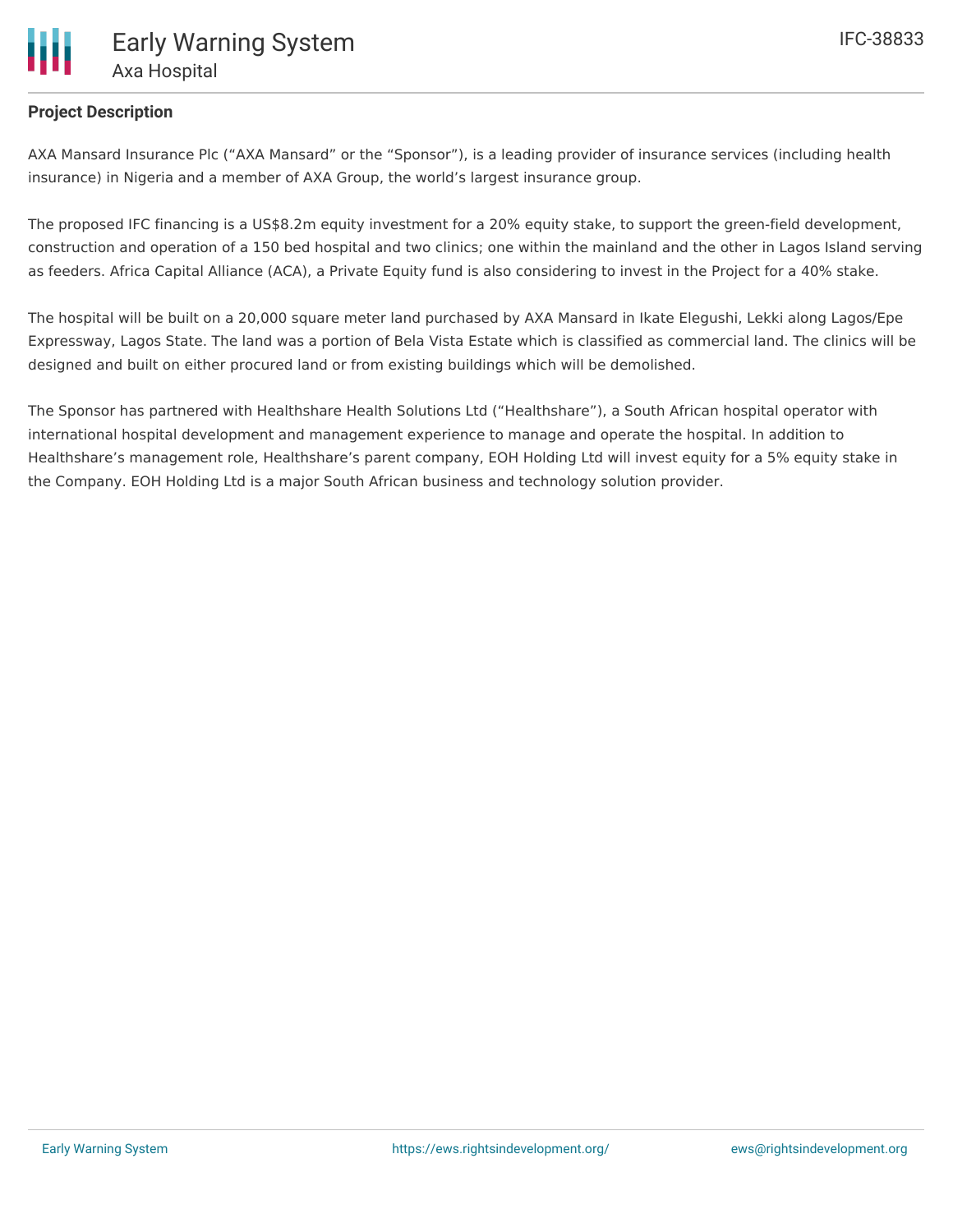### **Investment Description**

• International Finance Corporation (IFC)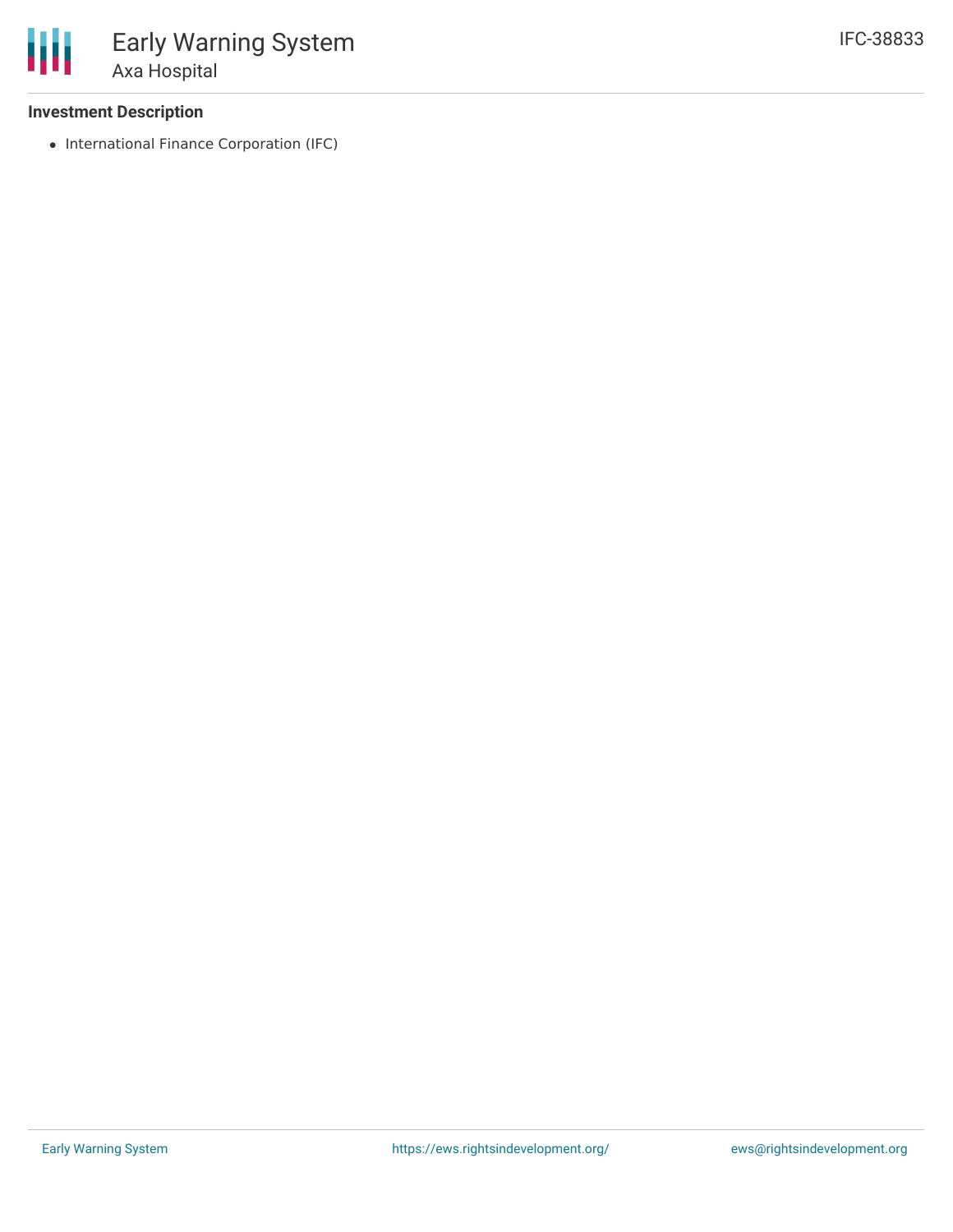

## **Contact Information**

Contact Person: Kola Oni Company Name: AXA Mansard Insurance Plc Address: Santa Clara Court, Plot 1412, Ahmadu Bello Way, Victoria Island, Lagos. Email: Kola.Oni@axamansard.com Phone: +234 1 279 3481

#### ACCOUNTABILITY MECHANISM OF IFC

The Compliance Advisor Ombudsman (CAO) is the independent complaint mechanism and fact-finding body for people who believe they are likely to be, or have been, adversely affected by an IFC or MIGA- financed project. If you submit a complaint to the CAO, they may assist you in resolving a dispute with the company and/or investigate to assess whether the IFC is following its own policies and procedures for preventing harm to people or the environment. If you want to submit a complaint electronically, you can email the CAO at CAO@worldbankgroup.org. You can learn more about the CAO and how to file a complaint at http://www.cao-ombudsman.org/